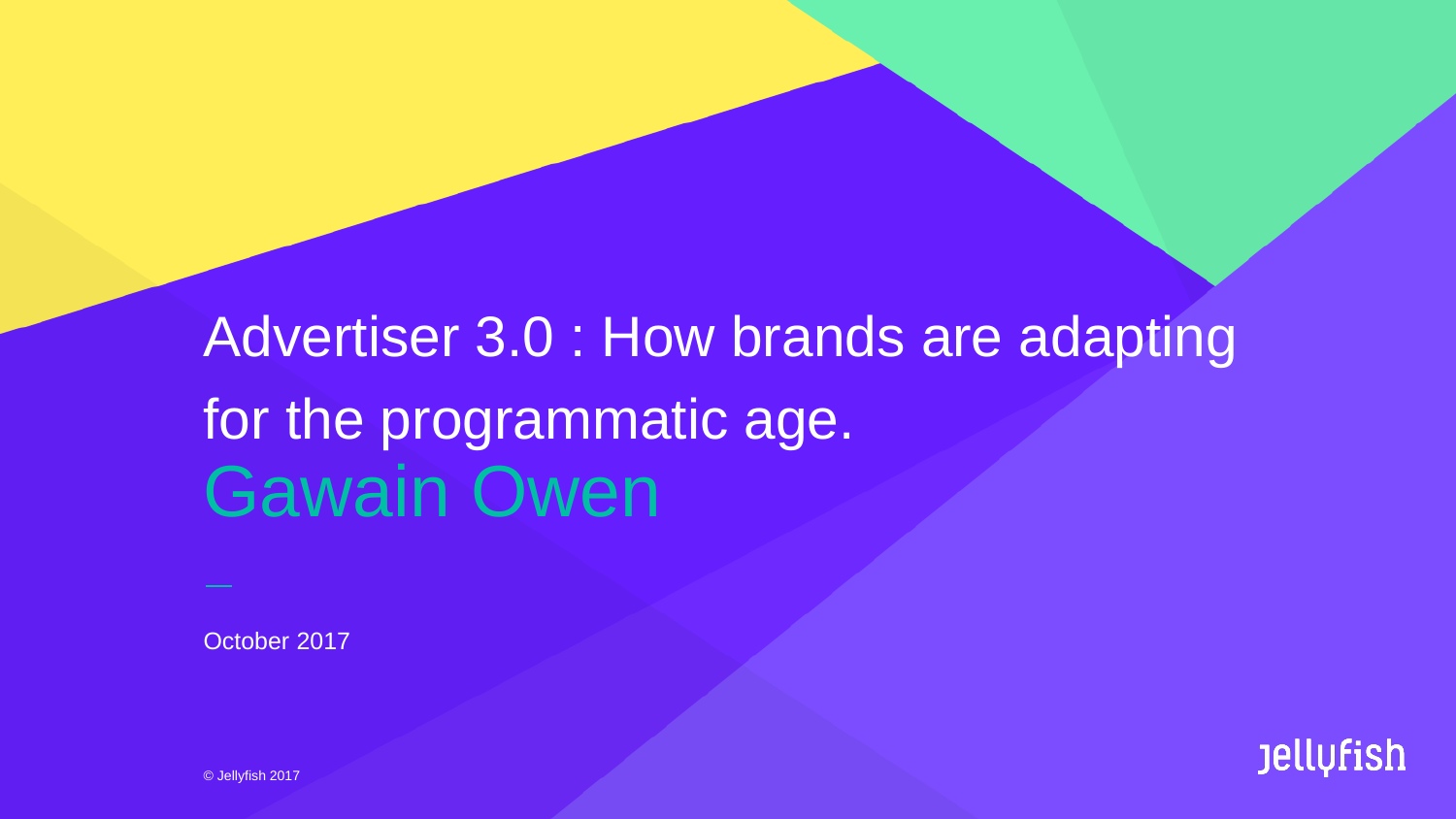#### Who am I? Gawain Owen

- Until recently spent 5 years working at Nestle and Diageo Direct experience of Ireland
- Active member of ISBA The voice of British Advertisers
- Consulted for leading brands, publishers, technology, agencies, events and venture capitalists
- Regular speaker at programmatic industry events focused at brands
- At all times I trust my inner consumer

In other words I was the first generation brand side marketer who adopted programmatic and was not afraid to ask questions and share knowledge.

**Jellufish**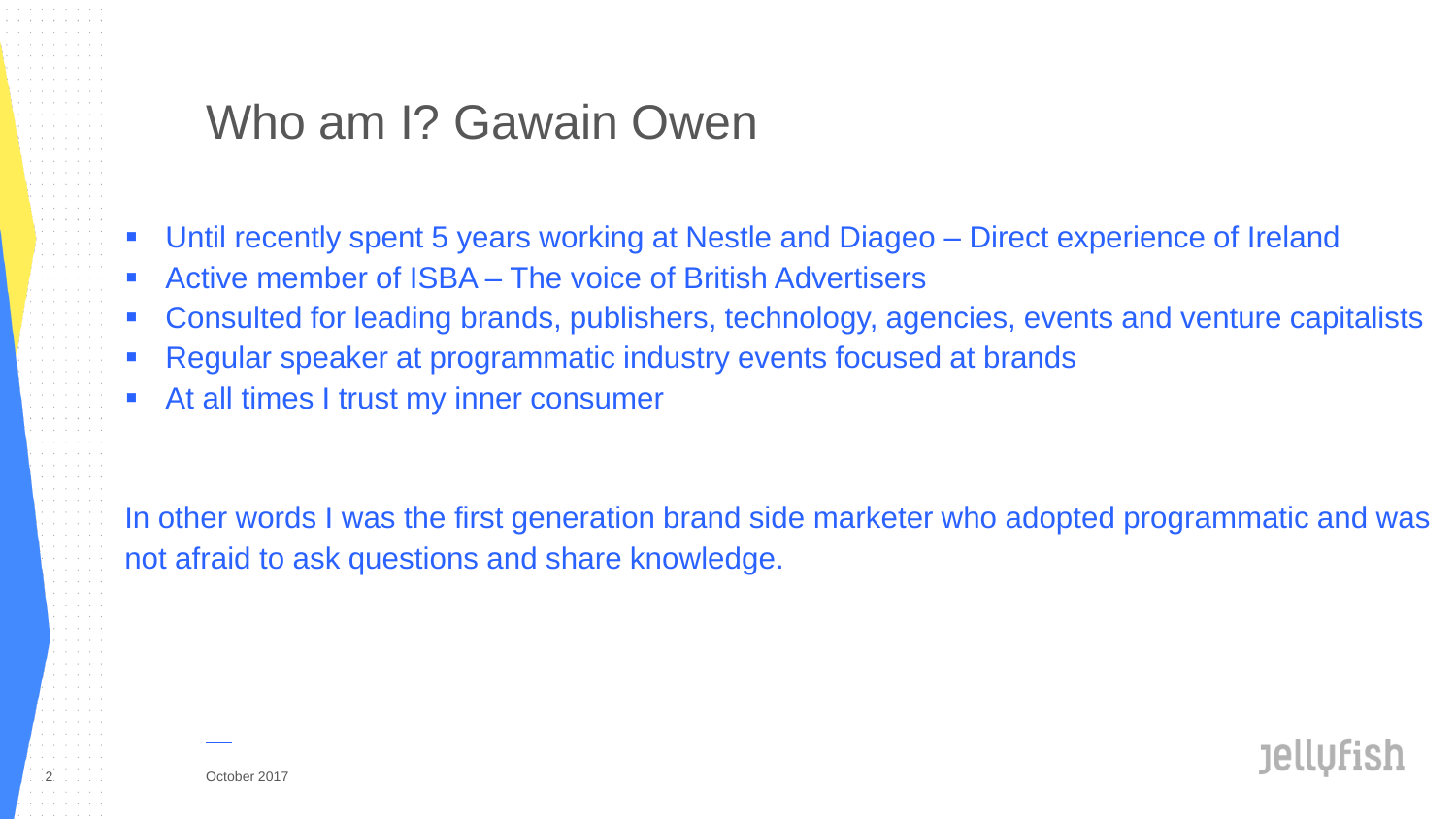# What is on the minds of brands according to ISBA?

Audience Measurement 2) Viewability 3) Programmatic Trading 4) Mobile Advertising 1) **Attribution Modelling** 6) Brand Safety 7) Social Media 8) Ad Verification 5) Ad Fraud 10) Data Protection 11) online/offline effect 12) Data Privacy 9) 13) Video Advertising 14) Affiliate Marketing 15) AI&VR

I BET MANY OF THESE ARE REGULAR TOPICS FOR YOU ALSO!! Discuss

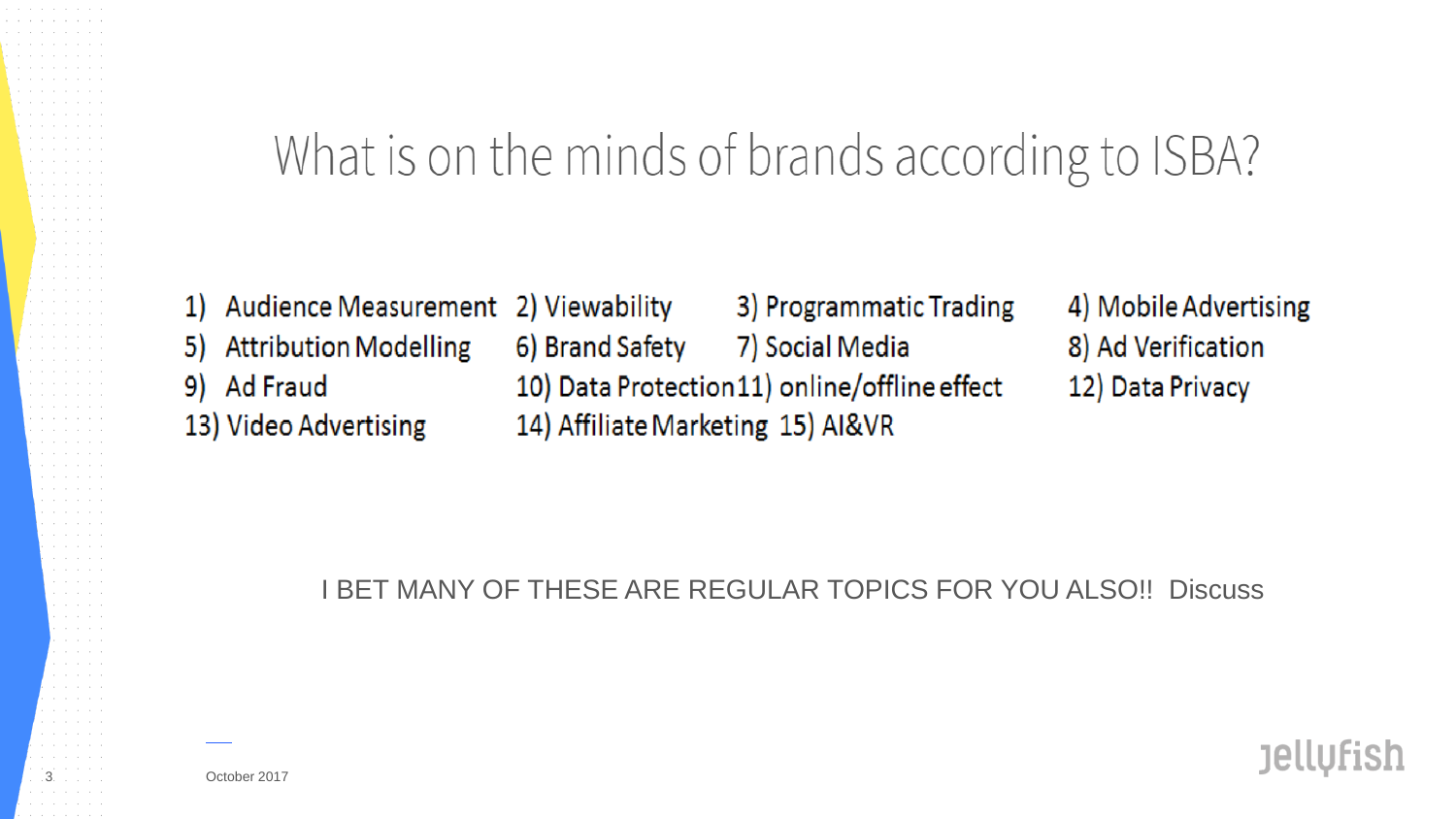





October 2017

and the control of

and the control of the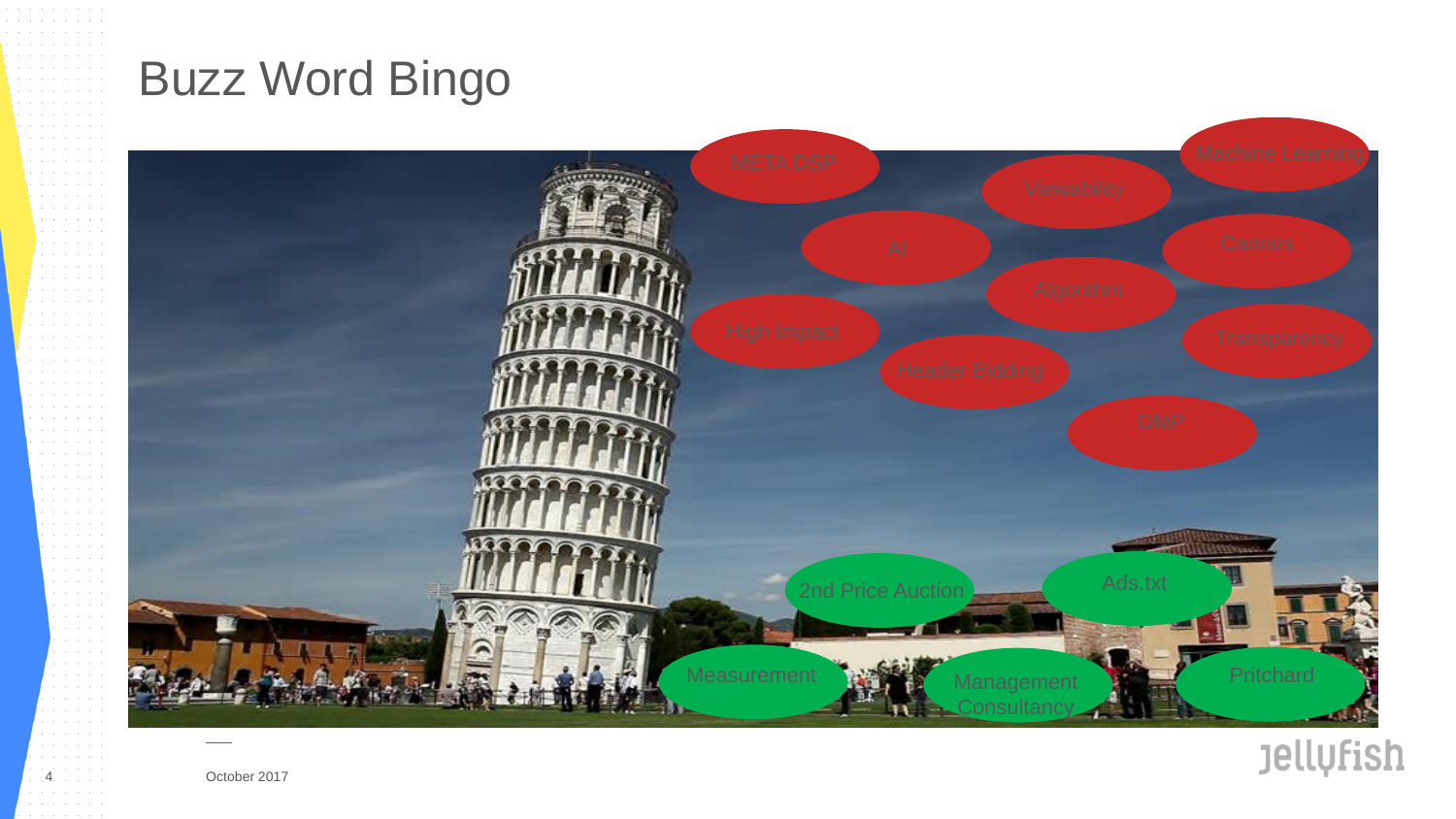

**Golden Rules** 

The 5 Golden Rules have been put together to offer the solid fundamentals which are often over looked.

Don't be afraid to tell brands they are doing great where appropriate and challenge where necessary.

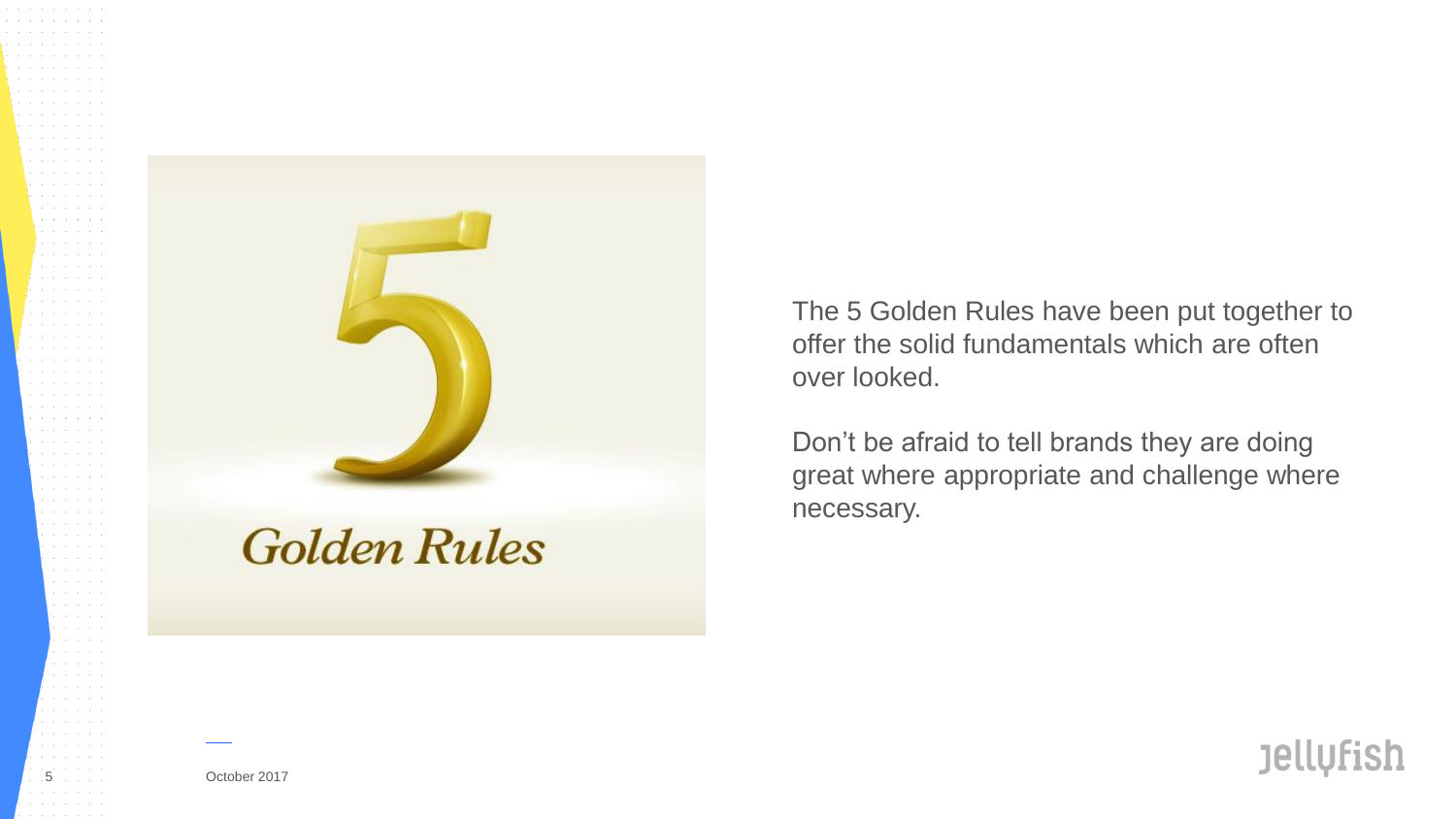## Golden Rule 1 – Define what programmatic is

- Have a clear definition of what programmatic is to your business e.g. is inventory bought programmatically but charged at a cpm programmatic?
- Who owns programmatic within your business? Could/should be more than one person?
- How does programmatic integrate into other forms of media buying and how will it fuel your future consumer in sites?

**Jellufish** 

• What do you expect programmatic to deliver to your business?

and the control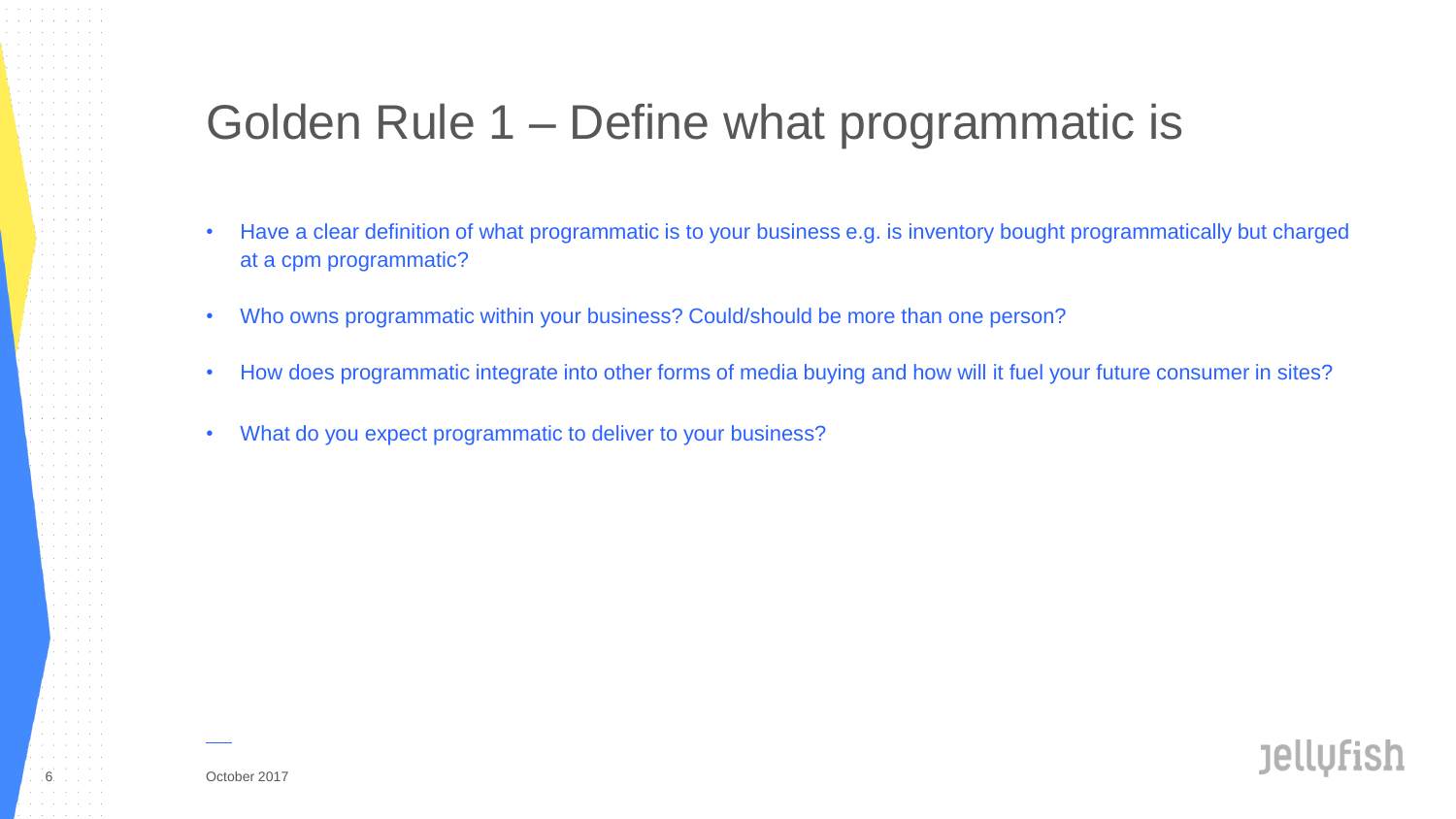# Golden Rule 2 – Establish your operating model

- Collaborative communication with your agency Agree roles and responsibility
- Understand the technology being used and why. What parts should you own and which should you ask for a login? What will you do with that login? Who ACTUALLY owns the data?

**Jellufish** 

- Pay your agency fairly programmatic involves many talents. Don't be afraid to ask for the very best talent.
- Do you need 3<sup>rd</sup> party advice to upskill and offer a considered viewpoint?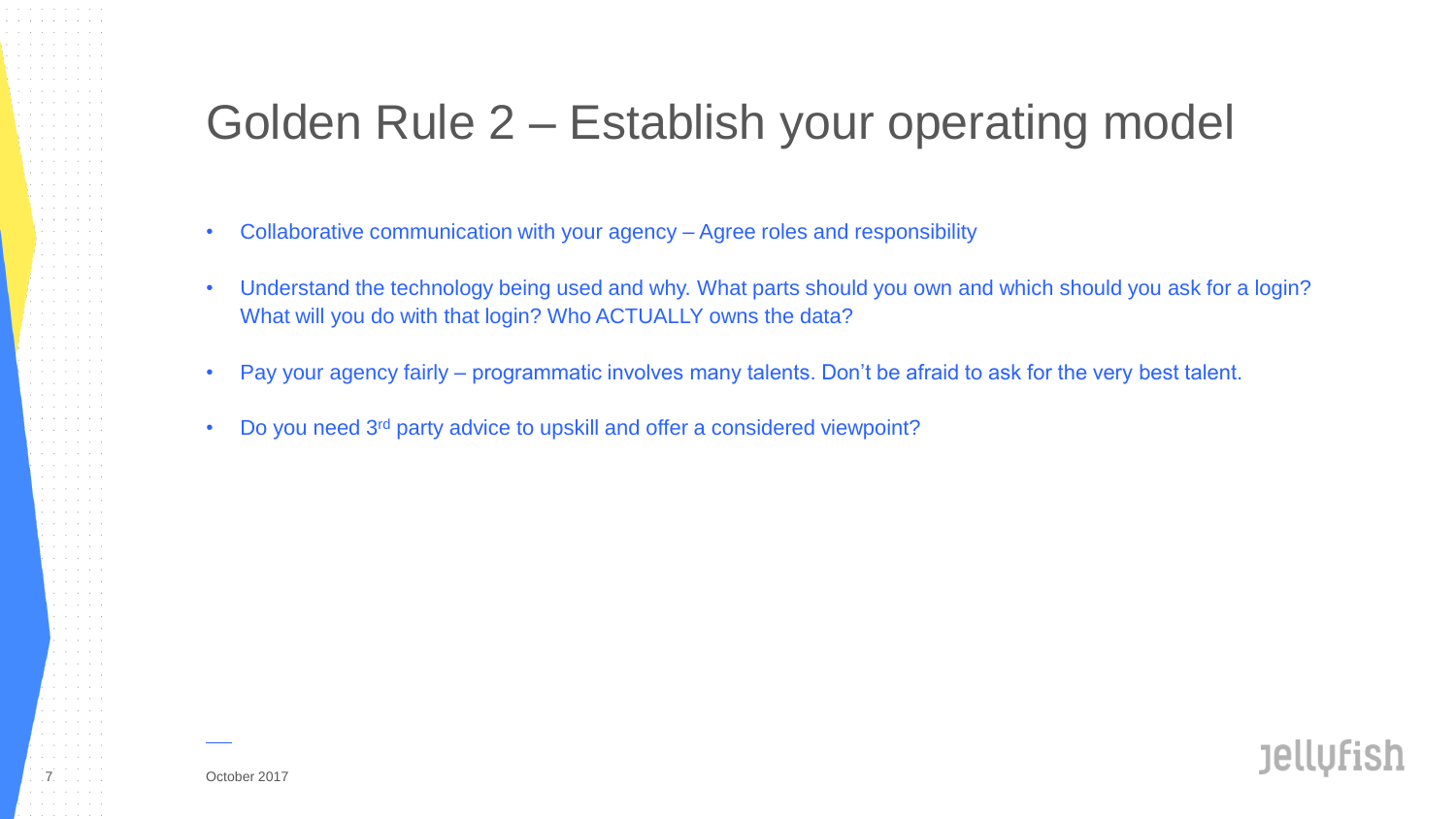# Golden Rule 3 – Get to grips with brand safety, ad fraud and viewability

- This is very much shared ownership with your agency partners
- Do you have access/control the whitelist or blacklist and negative keywords?
- Is viewability a consideration?
- Do you understand/influence/own the software being used?
- Ask partners to explain their action plan should ad misplacement, fraudulent activity or low in view occur

**Jellufish** 

• What contingency/communication plan do you have internally if the worst was to happen?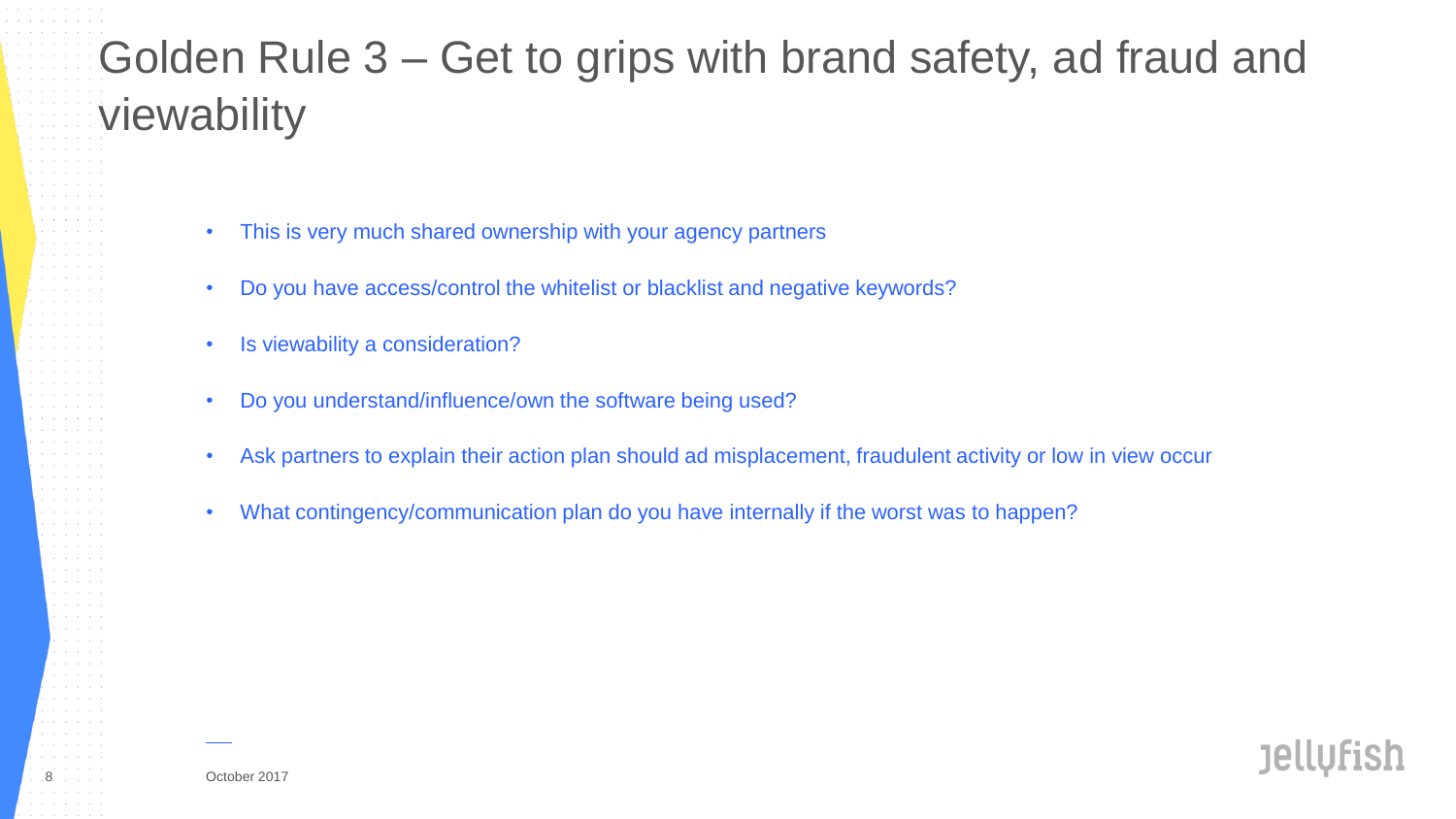#### Golden Rule 4 – Publishers are key

- Take ownership of the publishers/networks you work with You are all consumers yourself. Think of supply chain management
- Remember consumers don't visit websites to admire your adverts!!
- Great content costs money to produce.
- Meet publishers and create win win business opportunities Think data first and link back to the other golden rules.

Nestlé's programmatic advertising spend with newspaper group Trinity Mirror rose from below £100,000 (\$122,000) in 2015 to £1 million (\$1.2 million) in 2016. That's predominantly due to a new willingness to share its audience data for use across rival publishers.

Nestlé's Pollack: Brands should pay a premium for quality not safety Brands should acknowledge that with digital media, like any other media, quality inventory comes at a cost, Nestlé's head of media communications for UK and Ireland, Steve Pollack told Media360.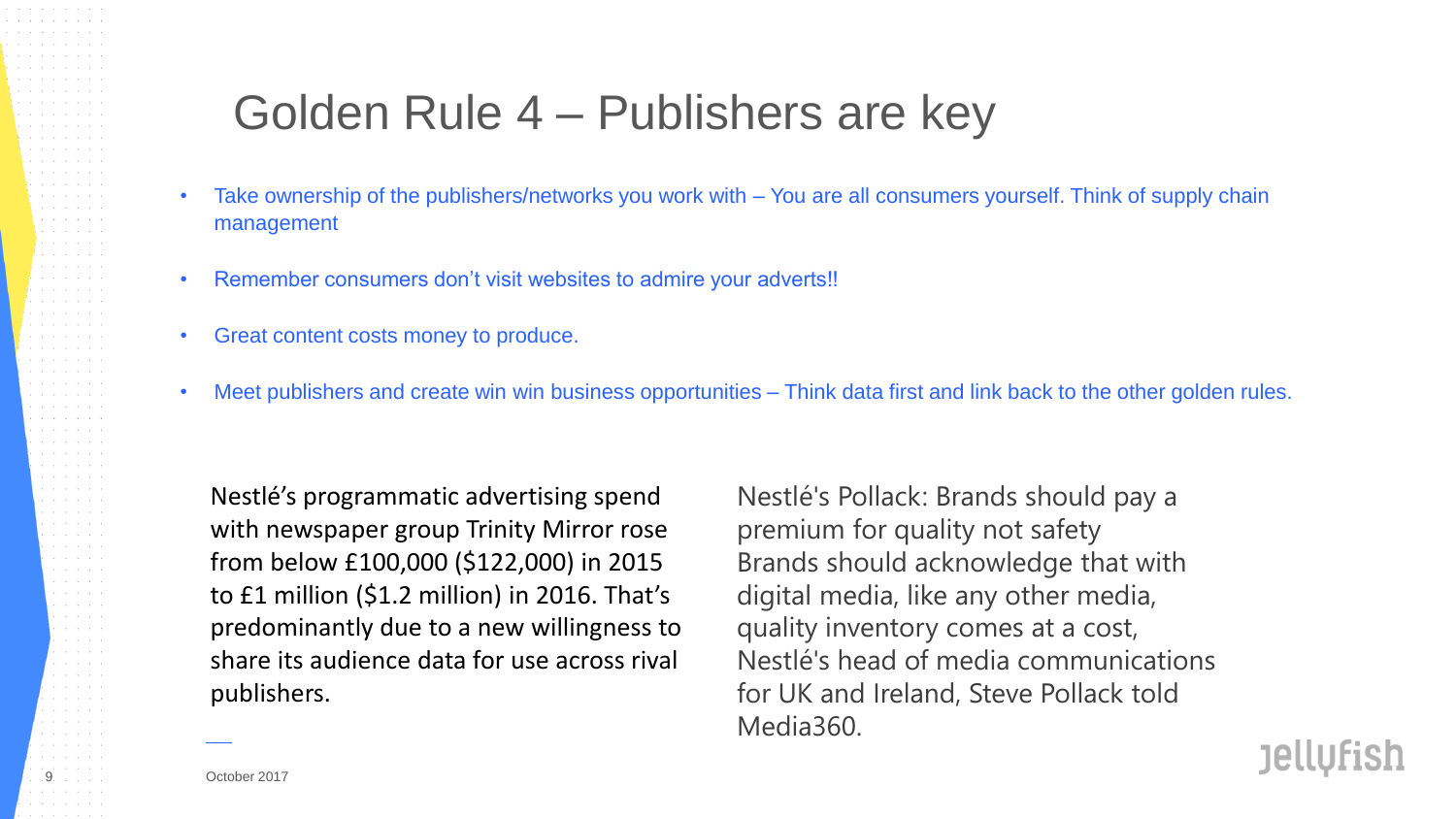### Golden Rule 5 – Be clear on measurement

- Am I even able to measure? Does the software I use for all forms of media buying even allow for this?
- Be clear and concise on campaign objectives --- Direct Response vs. Branding and how do they work together. Do the KPI's even make sense?

**Jellufish** 

- Integrate programmatic into the wider media plan.
- Work with agency partners to define your attribution model and stick to it Make everyone accountable.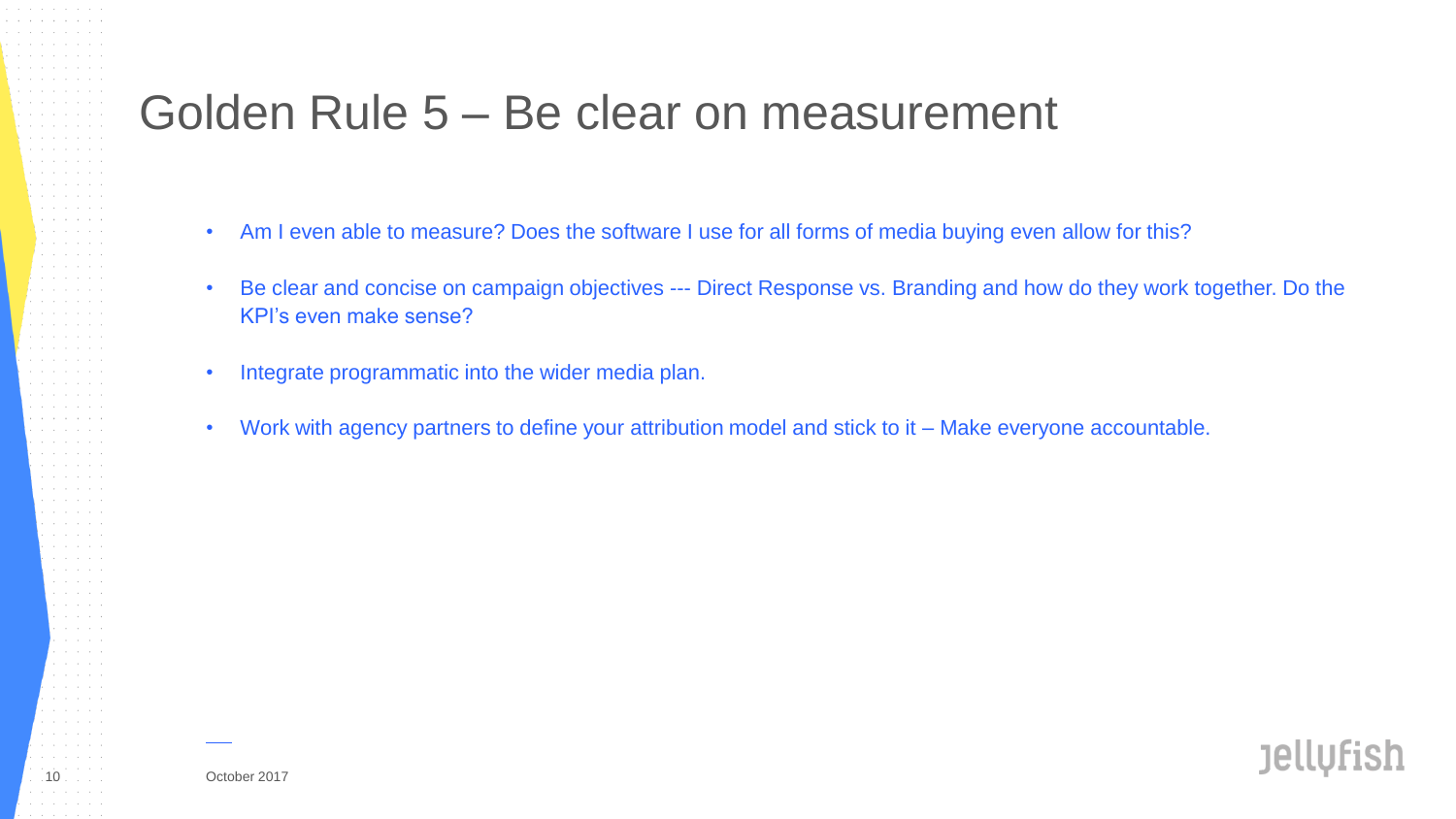#### **Conclusion**

المنابذ المنابذ المنابذ المنابذ

and the control of

 $\mathcal{L}=\mathcal{L}=\mathcal{L}$  .

a contracto de la and the control of

and a strategic and

contract and a state  $\alpha$  , and  $\alpha$  , and  $\alpha$  $\alpha$  , and  $\alpha$  , and  $\alpha$ and a state of the

> and the control and the control  $\mathcal{A}^{\mathcal{A}}$  and  $\mathcal{A}^{\mathcal{A}}$  and  $\mathcal{A}^{\mathcal{A}}$  $\mathcal{A}^{\mathcal{A}}$  and  $\mathcal{A}^{\mathcal{A}}$  and  $\mathcal{A}^{\mathcal{A}}$  $\mathcal{A}^{\mathcal{A}}$  and  $\mathcal{A}^{\mathcal{A}}$  and  $\mathcal{A}^{\mathcal{A}}$ and the conand the control

**Contract Contract Contract** 

 $\alpha$  , and  $\alpha$  , and  $\alpha$  , and  $\alpha$